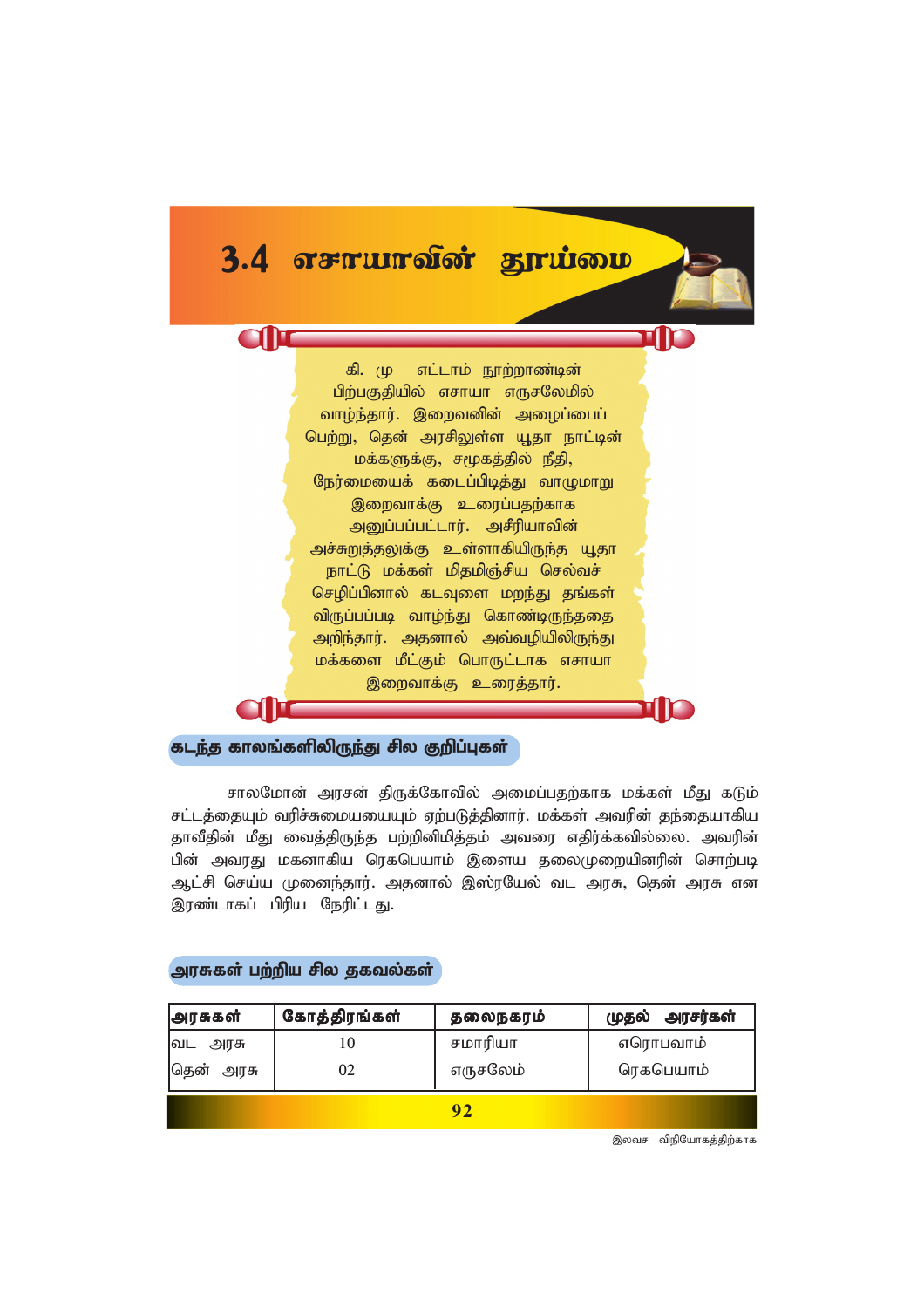

**93**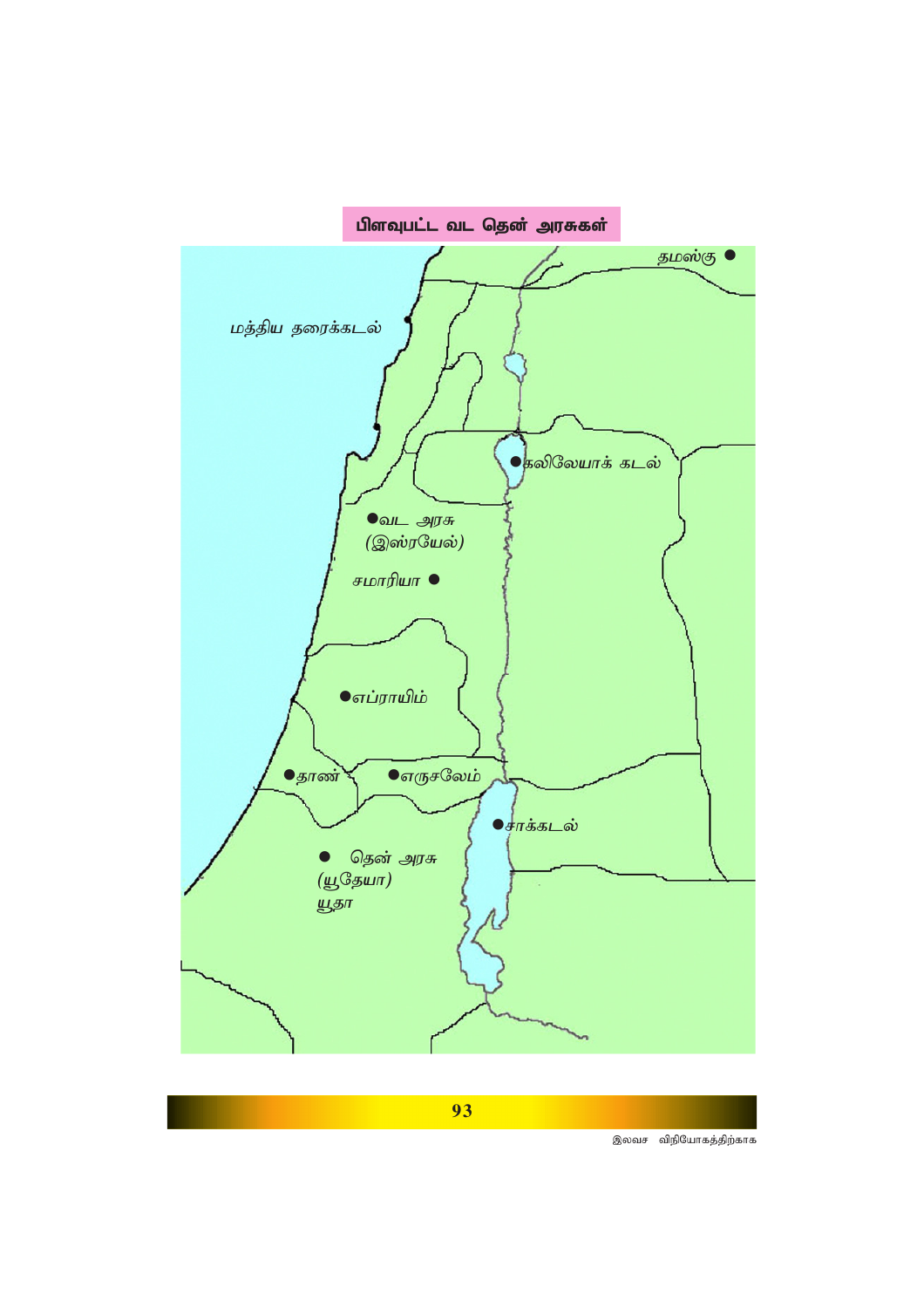இவ்வாறு இஸ்ரயேல் இரு அரசுக்காளாகப் பிரிக்கப்பட்டிருந்த காலத்திலேயே இறைவாக்கினர்கள் முக்கியத்துவம் பெறுகிறார்கள்

## இறைவாக்கினர்களின் பணிகள்

- ஓரிறைக் கோட்பாட்டை வலியுறுத்தல்.  $\ddot{\bullet}$
- இறைவனின் விருப்பத்தை மக்களுக்கு எடுத்துக் கூறுதல்.  $\blacklozenge$
- இறைவனின் வமிகாட்டலை மக்களுக்கு அறிவிக்கல்.  $\ddot{\bullet}$
- இறைவழிபாடு உயிரோட்டமாக இருக்கும் பொருட்டு வழிநடத்துதல்.  $\bullet$
- வறியவர்கள், ஒடுக்கபட்டோர், கைம்பெண்கள் ஆகியோருக்கு நீதி வழங்குதல்.  $\blacklozenge$
- அரசர்களுக்கு வழிகாட்டல்  $\blacklozenge$
- சமூக ஊழல்களை எடுத்துக் கூறல்  $\blacklozenge$
- ஒழுக்க வாழ்வை வலியுறுத்தல்.
- நீதிச் சட்டத்தின் வழி நடக்கத் தூண்டுதல்
- தவறான இறைபுரிதலை மறுத்துரைத்தல்.

### எசாயா என்பதன் பொருள் 'யாவே விடுவிக்கிறவர்' என்பதாகும்.

எசாயா ஆமோட்சின் மகன். அரசர்களுக்கும் அறிவுரைகள் கொடுக்கக் கூடிய அறிவுக்கூர்மை இவரிடம் காணப்பட்டது.

எசாயாவின் அமைப்பு



#### கலந்துரையாடல்

- மாணவர்கள் :- வணக்கம் ஆசிரியரே!
- ஆசிரியர் :- வணக்கம் பிள்ளைகளே, இன்று நாம் இறைவாக்கினர் எசாயாவை பற்றிப் படிக்கப் போகிறோம். அவரைப்பற்றி உங்களுக்கு தெரிந்த தகவல்களைக் கூறுங்கள்.
- :- ''மிகவும் உயரமானதோர் அரியணையில் ஆண்டவர் வசந்தி அமர்ந்திருப்பதை நான் கண்டேன். அவரது தொங்கலாடை கோவிலை நிரப்பிற்று. சேராபீன்கள் கடவளின்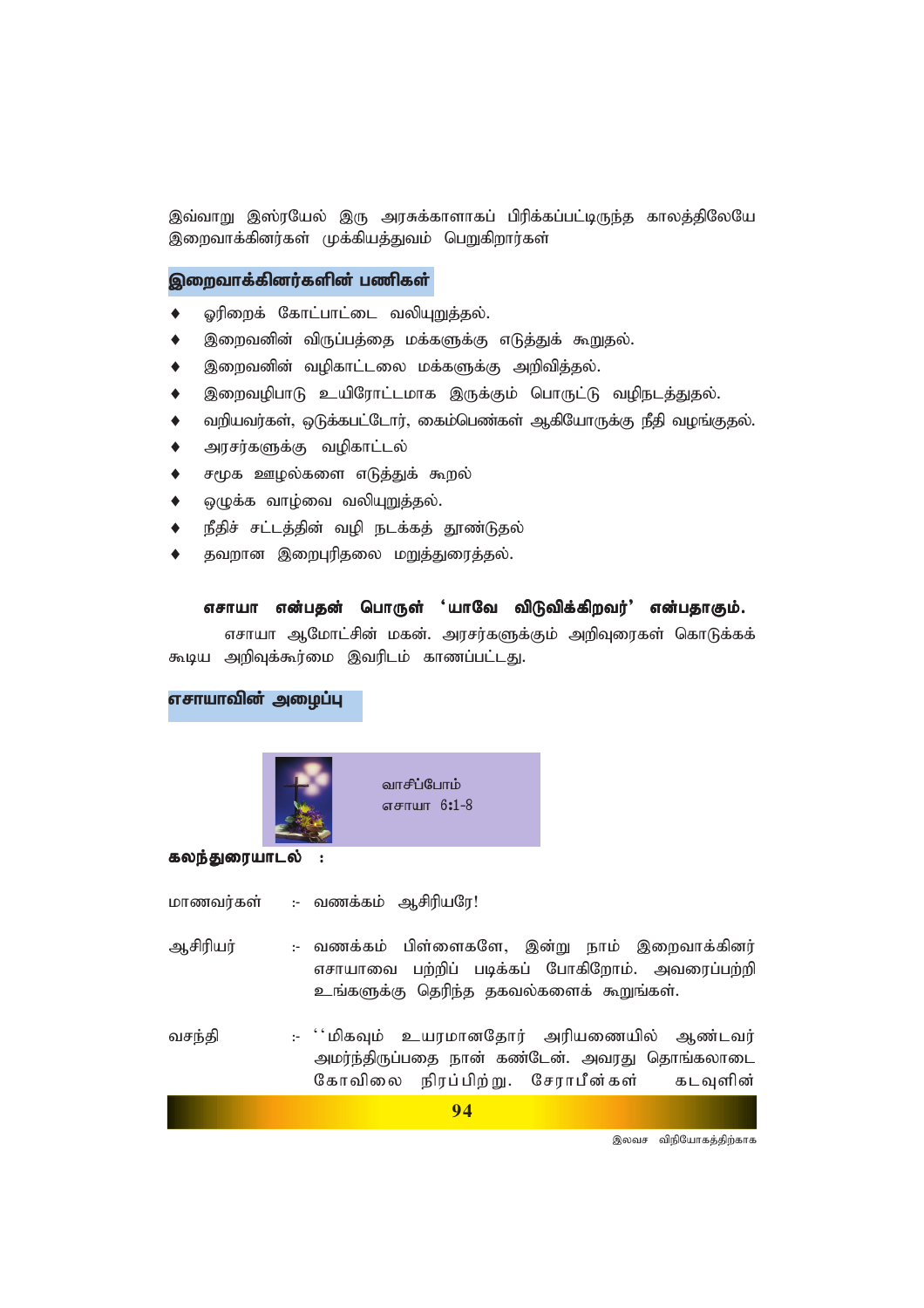தூய்மைப்பற்றி, படைகளின் ஆண்டவர் தூயவர், தூயவர், தூயவர்; மண்ணுலகம் முழுவதும் அவரது மாட்சியால் நிறைந்துள்ளது" என்று அவரைத் துதித்துக் கொண்டிருந்-தார்கள் என திருவிவிலியத்தில் எழுதப்பட்டுள்ளது, ஆசிரியரே!

ஆசிரியர் :- ஆமாம் பிள்ளைகளே, ஆண்டவர் தூய்மையானவர். நாமும் தூய்மையாக்கப்பட வேண்டும்.

#### எசாயாவின் குரல்

தூய்மையற்ற உதடுகளைக் கொண்ட மனிதன் நான் தூய்மையற்ற உதடுகளைக் கொண்ட மக்கள் நடுவில் வாழ்பவன் நான்; படைகளின் ஆண்டவராகிய அரசரை என் கண்கள் கண்டனவே.  $(\sigma$ சாயா 6:1-5)

எசாயா தான் தூய்மையற்றவர் என்றதும் ஒரு சேராபீன் பலிப்பீடத்திலிருந்து நெருப்பு பொறி ஒன்றைக் குறட்டால் எடுத்து எசாயாவின் உதடுகளைத் தொட்டு, '' உன் பாவங்கள் மன்னிக்கப்பட்டன '' என்றது. உடனே தன்னுடைய அசுத்தங்கள் நீக்கப்பட்டு தான் தூய்மையாக்கப்பட்டதை உணர்ந்தார். தீய செயல்களில் ஈடுபட்டிருக்கும் மக்களைத் தூய்மைப்படுத்த இறைவனின் அழைப்பை ஏற்று இறைவாக்குரைப்பதற்கு எசாயா முன் செல்கிறார்.

### நமது சிந்தனைக்கு

நாம் கடவுளின் அடியவராக நமது அன்றாடப் பணிகளை மேற்கொள்ளும் முன் இறைவனால் தூய்மையாக்கபட வேண்டும். நம்முடைய தீமையான செயல்களை நீக்கி நற்செயல்களைச் செய்ய முன்வருவதன் மூலம் இறையாட்சியின் வளர்ச்சிக்கு நம்மை அர்ப்பணித்து வாழ முடியும்.



வாசீப்போம் எசாயா 1:17-19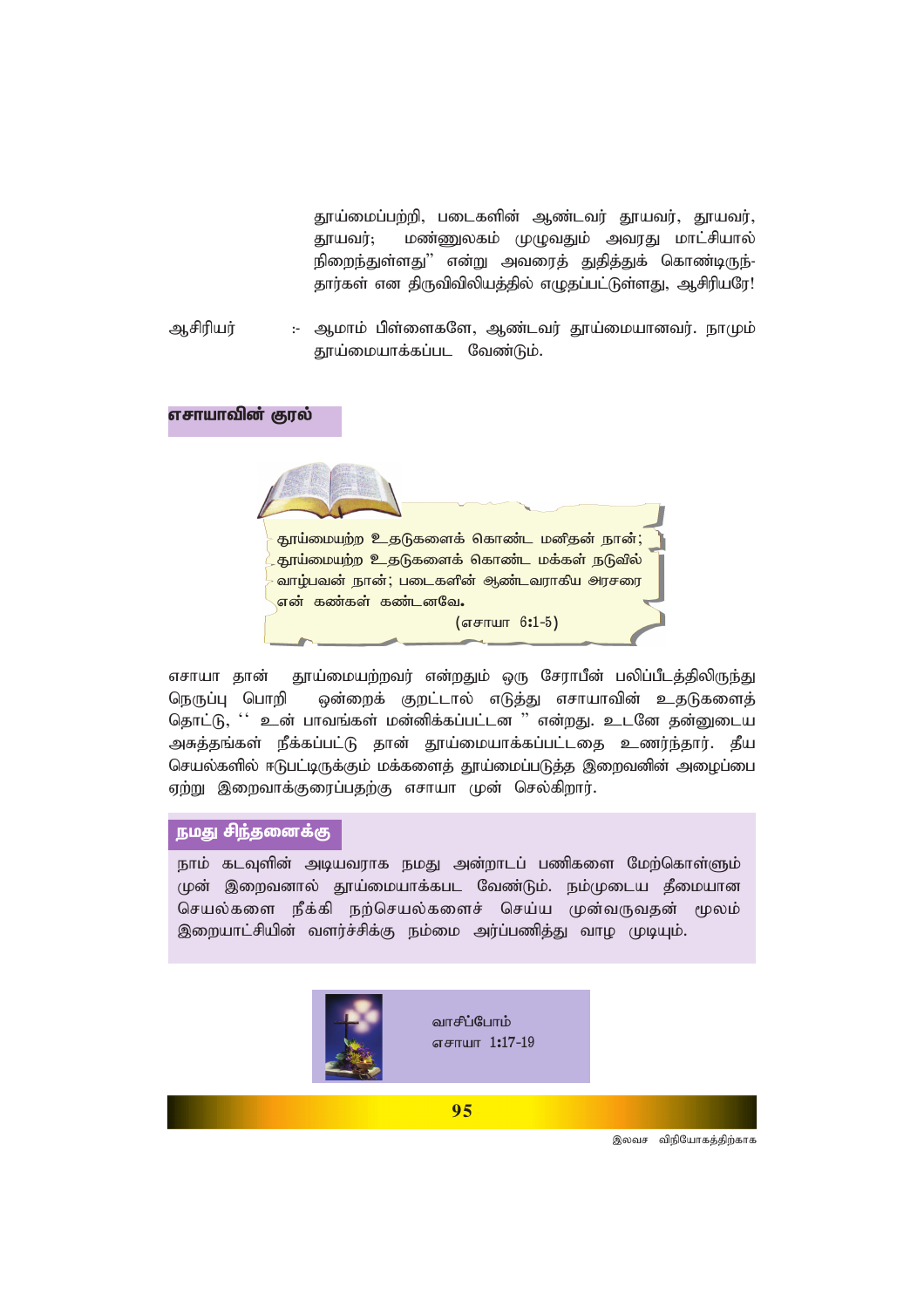### எசாயாவின் செய்தி

எசாயா 1-39 அதிகாரங்கள் யூதா மக்கள் கடவுள் வழியில் நடவாததால் சிறைப்பட்டுப் போக நேரிடும் எனும் செய்தியைத் தாங்கி வருகிறது. அதேபோல் அசீரியாவின் அச்சுறுத்தல் யூதாவுக்கு இருந்ததையும் எடுத்துக் காண்பிக்கின்றது. எனவே, இப்பின்னணியில் இருந்தே எசாயாவின் செய்தி வழங்கப்பட்டது. சமூகத்தை புதியதாக மாற்றி அமைப்பதற்கு எசாயா கீழ்வரும் செயல்களை வலியுறுக்கினார்.

- $\boldsymbol{\hat{v}}$  யூதேயா மக்களின் கடவுள் அச்சமற்ற வாழ்வு சுட்டப்படுவதுடன் தீமை செய்தலை விட்டு விடுதல்.
- $\Leftrightarrow$  நன்மை செய்யக் கற்றுக் கொள்ளுதல்.
- $\Leftrightarrow$  நீதியை நாடித் தேடுதல்.
- $\clubsuit$  ஒடுக்கப்பட்டோருக்கு உதவி செய்தல்.
- $\clubsuit$  திக்கற்றோருக்கு நீதி வழங்குதல்.
- $\clubsuit$  வைம்பெண்களுக்காக வழக்காடுெதல்.

யூதா மக்கள் தீய வழிகளினால் வீழ்ந்து போவார்கள் என்பது எசாயாவின் செய்தியில் வலியுறுத்தப்படுகின்றது. இருப்பினும் கடவுள் அவர்களின் முதற்பிதாக்களுடன் செய்து கொண்ட உடன்படிக்கையை நினைவு கூர்ந்து அவர்களை முற்றிலும் கைவிடாது அவர்கள் நடுவில் இருந்து **ஓர் நீதியான** அரசரைத் தோற்றுவிப்பார் எனும் செய்தி எசாயாவால் வழங்கப்படுகின்றது.

### *ePjpAs;s muru; ePjpAs;s*

 $~\cdot$ ^இதோ ஓர் அரசர் நேர்மையுடன் அரசாள்வார். தலைவர்களும் நீதியோடு ஆட்சி செய்வர்; ஒவ்வொருவரும் காற்றுக்கு ஒதுங்கிடமாகவும் புயலுக்குப் புகலிடமாகவும், வறண்ட நிலத்தில் நீருள்ள கால்வாய் போலவும் காய்ந்த *kz;zpy; ngUk; Fd;wpd; epoy; NghyTk; ,Ug;gu;.||*

# எசாயா 32:1-2

இவ்வாறு மக்களுக்கு அறைகூவல் விடுத்து தீய செயல்களில் ஈடுபடாமல் நன்மை செய்யுங்கள் என்று கூறி அழைத்தாலும் மக்கள் கடவுளை ம<u>றந்து</u> தீய வழியிலே செயற்படுகிறார்கள்.

ஏழைகளுக்கு நீதி செய்யாது, அவர்களை ஒடுக்கி அநீதியின் வழியில் சேர்க்கும் செல்வம், தீமையான செயல்கள் போன்றவை  $\rho$ தீமையையே பிறப்பிக்கும்.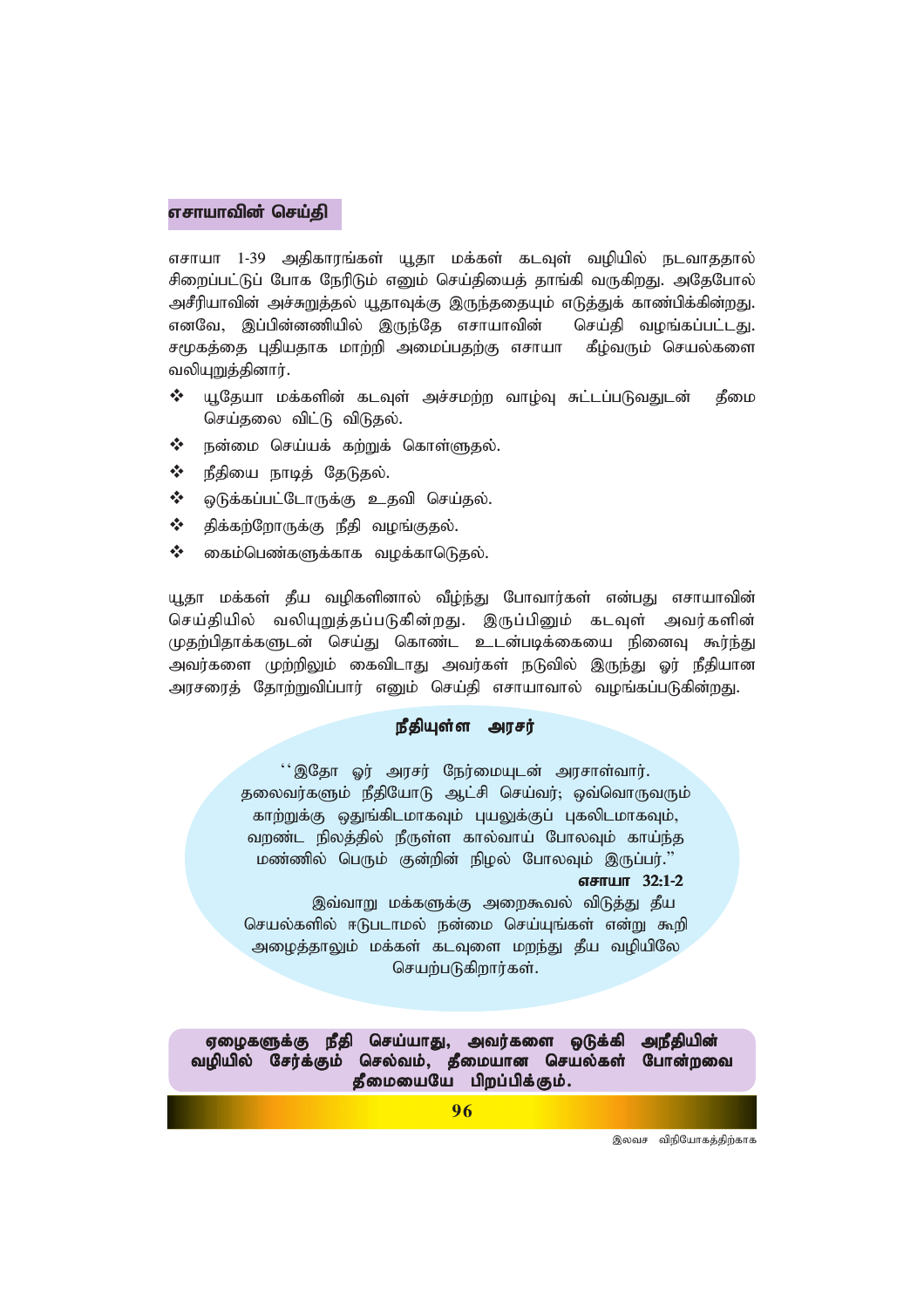### எசாயா மக்களை மனந்திரும்ப அழைக்கிறார்

<sup>''</sup>உங்கள் பாவங்கள் கடுஞ்சிவப்பாய் இருக்கின்றன; எனினும்**,** .<br>உறைந்த பனிபோல் அவை வெண்மையாகும்**.** இரத்த நிறமாய் <sup>்</sup>அவை சிவந்திருக்கின்றன; எனினும் பஞ்சைப் போல் .<br>அவை வெண்மையாகும்**.** " எசாயா 1**:**18

இவ்வாறு எசாயா புதிய சமுதாயத்தில் நீதி, நேர்மையுடன் வாழுங்கள் என்கிறார். தீய செயல்களை விட்டு மனந்திரும்புங்கள் எனக் கூவி அழைத்தார்.

> பாவங்களை மன்னித்து வாழ்வளிப்பவர் நமகு மைவரே

சமுதாயம் தீமையான செயல்களில் ஈடுபடும் எனினும் காலம் நிறைவேறும் போது உலக மீட்பர் தோன்றி அனைவரையும் வாழ வைப்பார். அவர் தாவீதின் வழியில் தோன்றி நீதி, நேர்மையோடு கடவுளின் ஆட்சியை நிறுவுவார். இவ்விதம் இறைவாக்கினர் எசாயா எதிர்வு கூறினார்.

இறையாட்சியின் பணியில் நாம் புதிய சமுதாயத்தை நோக்கி.......



இவ்வாறு தூய்மையான நல்ல சமுதாயத்தை உருவாக்க நாம் முயன்று செயல்படுவோம். அநீதிக்கு எதிராகக் குரல் கொடுப்போம்.